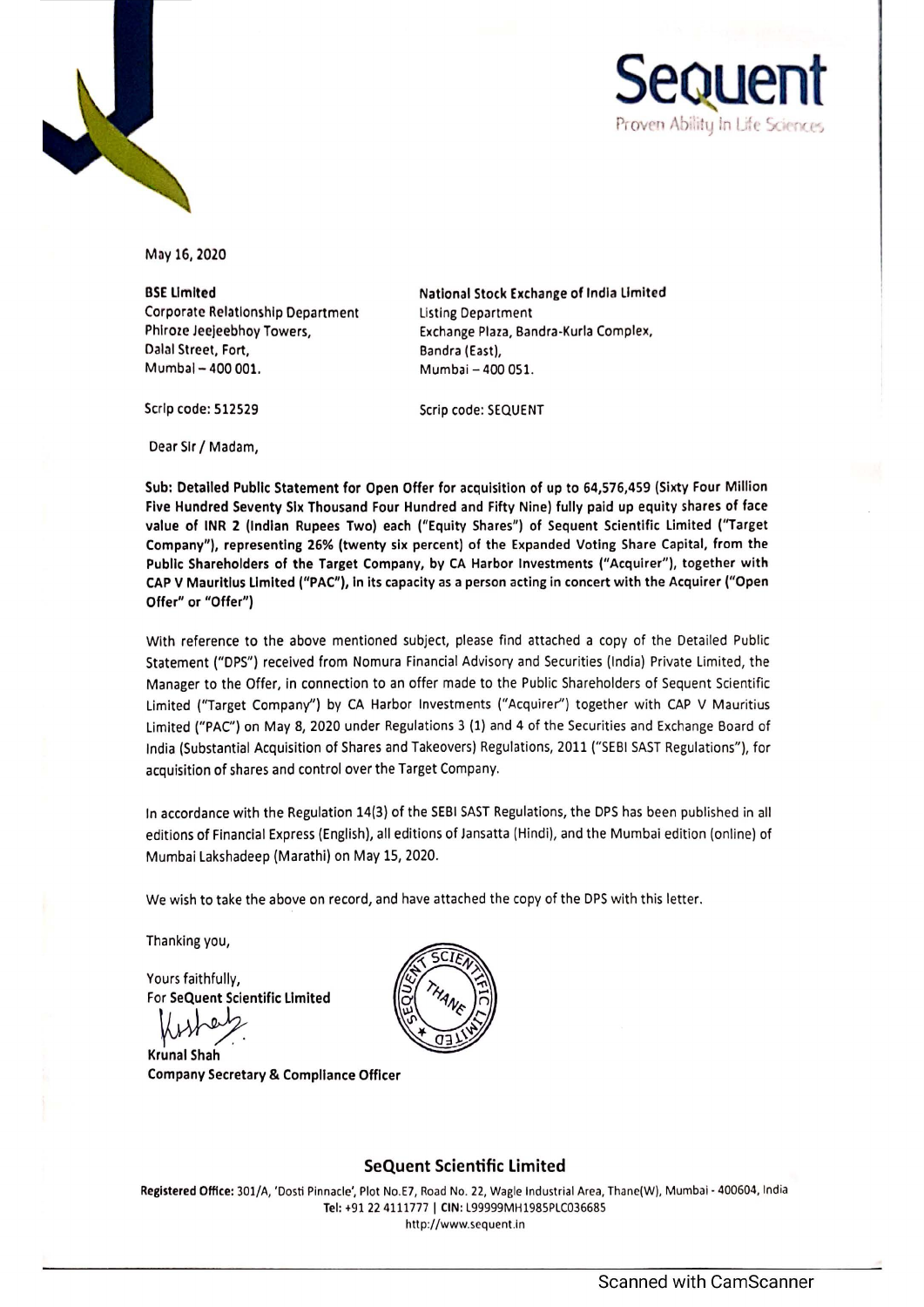**Nomura Financial Advisory and Securities (India) Private Limited**  Registered Office: Ceejay House, Level 11, Plot F, Shivsagar Estate, Dr. Annie Besant

Road, Worli, Mumbai - 400 018, India

**Telephone** +91 22 4037 4037<br>**Facsimile** +91 22 4037 4111 **Facsimile** +91 22 4037 4111<br>**Website** www.nomura.com **Website** www.nomura.com

May 15, 2020

The Board of Directors Sequent Scientific Limited 301, 3rd Floor, Dosti Pinnacle, Plot No. E7, Road No. 22, Wagle Industrial Estate, Thane West – 400 604, Maharashtra, India

**Kind Attn:** Mr. Krunal Shah, Company Secretary and Compliance Officer

**Re: Open offer for acquisition of up to 64,576,459 (Sixty Four Million Five Hundred Seventy Six Thousand Four Hundred and Fifty Nine) fully paid up equity shares of face value of INR 2 (Indian Rupees Two) each ("Equity Shares") of Sequent Scientific Limited ("Target Company"), representing 26% (twenty six percent) of the Expanded Voting Share Capital, from the Public Shareholders of the Target Company, by CA Harbor Investments ("Acquirer"), together with CAP V Mauritius Limited ("PAC"), in its capacity as a person acting in concert with the Acquirer ("Open Offer" or "Offer")**

Pursuant to and in compliance with Regulations 3(1), 4 and other applicable regulations of the Securities and Exchange Board of India (Substantial Acquisition of Shares and Takeovers) Regulations, 2011 and subsequent amendments thereto ("**SEBI (SAST) Regulations**"), the Acquirer together with the PAC is making an open offer for acquisition of up to 64,576,459 (Sixty Four Million Five Hundred Seventy Six Thousand Four Hundred and Fifty Nine) fully paid up equity shares of face value of INR 2 (Indian Rupees Two only) each of the Target Company, constituting 26% (twenty six percent) of the Expanded Voting share Capital of the Target Company (as of the 10th working day from the closure of the tendering period for the Offer). Nomura Financial Advisory and Securities (India) Private Limited is acting as the Manager to the Offer.

In this regard, the Acquirer, together with PAC, had made a Public Announcement for the Offer dated May 8, 2020 ("**PA**"), which was duly intimated to BSE Limited, National Stock Exchange of India Limited and your office on May 8, 2020. A copy of the PA was also sent to SEBI with letter dated May 11, 2020.

Further to the above, please find enclosed a copy of the Detailed Public Statement for the Offer dated May 14, 2020 ("**DPS**"), which was published on May 15, 2020, in all editions of Financial Express (English), all editions of Jansatta (Hindi), and the Mumbai edition (online) of Mumbai Lakshadeep (Marathi).

You are requested to take note of the above and the obligations of Board of Directors of Target Company in terms of Regulation 24 of the SEBI (SAST) Regulations, and the obligations of Target Company in terms of Regulation 26 of the SEBI (SAST) Regulations.

All capitalized terms not defined herein shall have the same meaning, as set out in the DPS.

Thanking you, Yours sincerely,

**For Nomura Financial Advisory and Securities (India) Private Limited**

**Authorized Signatory Name:** Vishal Kanjani **Designation:** Executive Director

Nomura Financial Advisory and Securities (India) Private Limited Registered in India no. U7 4140MH2007PTC169116. A member of the Nomura group of companies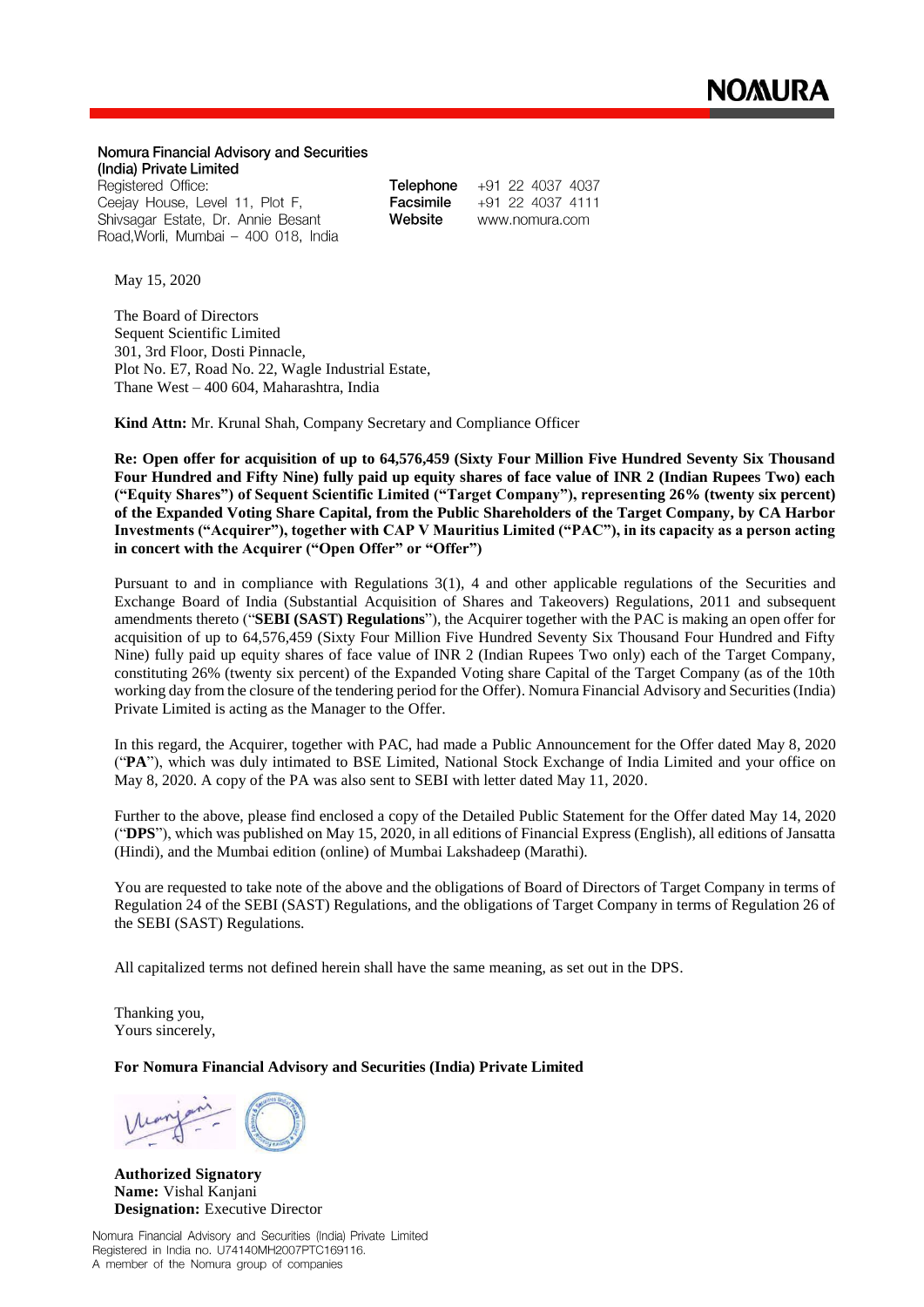### **Detailed Public Statement (DPS) to the Public Shareholders of**

# **Sequent Scientific Limited**

**in terms of Regulation 3(1) and Regulation 4 read with Regulation 13(4), Regulation 14(3), Regulation 15(2) and Regulation 15(3) of SEBI (Substantial Acquisition of Shares and Takeovers) Regulations, 2011, as amended.**

#### Registered Office: 301, 3<sup>rd</sup> Floor, 'Dosti Pinnacle', Plot No. E7, **Road No. 22, Wagle Industrial Estate, Thane, Maharashtra, 400604 Tel: 022-41114777; Fax: 022-41114754.**

**Open offer for acquisition of up to 64,576,459 (Sixty Four Million Five Hundred Seventy Six Thousand Four Hundred and Fifty Nine) fully paid up equity shares of face value of INR 2 (Indian Rupees Two) each ("Equity Shares") of**  Sequent Scientific Limited ("Target Company"), representing 26% (twenty six percent) of the Expanded Voting Share Capital (*as defined below*), from the Public Shareholders (as defined below) of the Target Company, by CA Harbor **Investments ("Acquirer"), together with CAP V Mauritius Limited ("PAC"), in its capacity as a person acting in concert with the Acquirer ("Open Offer" or "Offer").**  This detailed public statement ("**DPS**") is being issued by Nomura Financial Advisory and Securities (India) Private Limited, the manager to the Offer ("**Manager**"), for and on behalf of the Acquirer and the PAC, to the Public Shareholders (as defined *below*) of the Target Company, pursuant to and in compliance with Regulation 3(1) and Regulation 4 read with Regulation 13(4), Regulation 14(3), Regulation 15(2) and Regulation 15(3) of the Securities and Exchange Board of India (Substantial Acquisition of Shares and Takeovers) Regulations, 2011 and subsequent amendments thereto ("**SEBI (SAST) Regulations**"). This DPS is being issued pursuant to the public announcement filed with the Stock Exchanges (as defined *below*) on May 8, 2020, sent to the Target Company on May 8, 2020 and sent to the Securities and Exchange Board of India ("**SEBI**") with letter dated May 11, 2020 ("**Public Announcement**" or "**PA**").

For the purpose of this DPS:

Since the Acquirer was incorporated on January 23, 2019 in Mauritius, the Acquirer is not required to prepare the audited financial statements until June 30, 2020, as per the legal requirements applicable to companies incorporated in Mauritius.

- a) "**Ascent**" means Ascent India Fund III acting through Unit Trust of India Investment Advisory Services Limited;
- b) "**Ascent SPA**" shall have the meaning ascribed to in paragraph 3 of Part II;
- c) "**Expanded Voting Share Capital**" means the total voting equity share capital of the Target Company on a fully diluted basis as of the tenth (10th) working day from the closure of the tendering period of the Open Offer. This includes all the 49,34,750 Equity Shares, which have been allotted to the SeQuent Scientific Employee Stock Option Plan Trust, in respect of the Target Company's employee stock option (ESOP) plan, as on date;
- d) "**Offer Period**" has the same meaning as ascribed to it in the SEBI (SAST) Regulations;
- e) "**Public Shareholders**" shall mean all the shareholders of the Target Company excluding: (i) the promoter and members of the promoter group of the Target Company, (ii) the Acquirer, the PAC, the persons deemed to be acting in concert with the Acquirer and the PAC, (iii) Ascent, (iv) the parties to the SPA (*as defined below*) and Ascent SPA (*as defined below*), and any persons deemed to be acting in concert with the parties to the SPA and Ascent SPA respectively, (v) the SeQuent Scientific Employee Stock Option Plan Trust of the Target Company, and (vi) the shareholders whose unclaimed Equity Shares have been transferred by the Target Company to the Investor Education and Protection Fund;
- f) "**Sellers**" shall mean the sellers listed in paragraph C (1) and C (2) of Part I of th is DPS**;**
- g) "**SPA**" shall have the meaning ascribed to it in paragraph 2 of Part II;
- h) "**Stock Exchanges**" means the National Stock Exchange of India Limited and BSE Limited;
- i) "**Tendering Period**" means the period of 10 (ten) Working Days during which the Public Shareholders may tender their Equity Shares in acceptance of the Offer, which shall be disclosed in the Letter of Offer; and
- j) "**Working Day**" has the same meaning as ascribed to it in the SEBI (SAST) **Requlations**
- **I. ACQUIRER, PAC, SELLER, TARGET COMPANY AND OFFER**
- **(A) Details of the Acquirer:**
- 1. The Acquirer is CA Harbor Investments, a private limited company incorporated under the laws of Mauritius (Company Registration Number: 161693 C1/ GBL) on January 23, 2019. The Acquirer was formerly known as CA Shore Investments.
- 2. The Acquirer has its registered office at GFin Corporate Services Limited, Level 6, GFin Tower, 42 Hotel Street, Cybercity, Ebene 72201, Mauritius.
- 3. The Acquirer has been incorporated to act as an investment holding company.
- 4. The Acquirer belongs to the group of entities doing business globally as, 'The Carlyle Group'. The Acquirer is an indirect subsidiary of the PAC, which holds 90.18% interest in CA Harbor Parent (*an intermediate holding company*), which directly holds 100% interest in the Acquirer.
- 5. Neither the Acquirer nor any securities issued by it are listed on any stock exchange in India or offshore.
- 6. As of the date of this DPS, the Acquirer, its directors and key employees do not have any interest in the Target Company except for the Underlying Transaction, as detailed in Part II (Background to the Offer) below, that has triggered this Open Offer.
- 7. As of the date of this DPS, the Acquirer is not prohibited by SEBI, from dealing in securities, in terms of directions issued by SEBI under Section 11B of the Securities and Exchange Board of India Act, 1992, as amended ("**SEBI Act**") or any other regulations made under the SEBI Act.

*Note: Since the financial statements of the PAC have been prepared in United States Dollars ("USD"), they have been converted into INR for purpose of convenience of translation. INR to USD conversion has been assumed at a rate of 1 USD = INR 75.6911 as on May 6, 2020, the date preceding the PA date, when the forex markets were operational (Source: FBIL reference rate).* 

2. The details of the Seller under the Ascent SPA (*as defined below*) is as follows:

#### **(B) Details of the PAC:**

- 1. The PAC is CAP V Mauritius Limited, a public limited company incorporated under the laws of Mauritius (Company Registration Number: 156652 C1/GBL) on June 4, 2018. The name of the PAC has not changed since its incorporation.
- 2. The PAC has its registered office at GFin Corporate Services Limited, Level 6, GFin Tower, 42 Hotel Street, Cybercity, Ebene 72201, Mauritius.
- 3. The PAC is a closed-end fund operating as a Professional Collective Investment Scheme.
- 4. The PAC belongs to the group of entities doing business globally as, 'The Carlyle Group'. PAC is ultimately sponsored and managed by The Carlyle Group Inc. The Carlyle Group Inc. is listed on NASADQ bearing reference as NASDAQ:CG.
- 5. Neither the PAC nor any securities issued by it are listed on any stock exchange in India or offshore.
- 6. As of the date of this DPS, the PAC, its directors and key employees do not have any interest in the Target Company, except for any indirect interest in the Underlying Transaction, as detailed in Part II (*Background to the Offer*) below, that has triggered this Open Offer.
- 7. As of the date of this DPS, the PAC is not prohibited by SEBI, from dealing in securities, in terms of directions issued by SEBI under SEBI Act or any other regulations made under the SEBI Act.
- 8. The key financial information of the PAC is below. This is based on its audited financial statements, as on, and for the financial years ended December 31, 2019, and for the period from June 4, 2018 (date of incorporation of PAC) to December 31, 2018 (respectively), audited by Ernst & Young, Mauritius, the statutory auditor of the PAC.
- In addition to the Sellers mentioned in the above table, upon fulfilment of certain conditions in the SPA, Mr. K.R. Ravishankar, may sell to the Acquirer, and the Acquirer may purchase from him, up to 27,899,930 Equity Shares constituting 11.23% of the Expanded Voting Share Capital of the Target Company held by Mr. K.R. Ravishankar, on the same terms and conditions as set out in the SPA. On satisfaction of such conditions, if the Acquirer and Mr. K.R. Ravishankar agree to purchase and sell the aforementioned Equity Shares, Mr. K.R. Ravishankar shall be deemed to be a 'Seller' under the SPA. Mr. K.R. Ravishankar, is a part of the promoter group of the Target Company and his residential address is No 1 Serenity Park, Sarjapur Road, Kaikondranahalli Village, Carmelram Post, Bangalore 560035.
- 4. None of the Sellers have been prohibited by SEBI from dealing in securities under Section 11B of the SEBI Act.
- 5. In order to simplify the completion of the transaction under the SPA, there may be a consolidation of shareholding between the Sellers (under the SPA), by way of inter-se promoter transfer, in compliance with applicable laws including SEBI (SAST) Regulations, wherein some of the Sellers (individuals and / or body corporates) may transfer their Equity Shares to one or more body corporate Seller entity, and the Acquirer will purchase the Equity Shares from such body corporate Seller entity. This proposed inter-se promoter transfer will not have any impact on the open offer price.

1. Sequent Scientific Limited is a public listed company having corporate identification number L99999MH1985PLC036685. There has been no change in the name of the Target Company in the last 3 (three) years. However, Sequent Scientific Limited has been formerly known as Visistha Trades and Finance Limited (until March 25, 2004) and P.I. Drugs & Pharmaceuticals Limited (until October 27, 2009).

| <b>Particulars</b>                           | As on, and for financial year<br>ended December 31, 2019 |                | As on, and for financial year<br>ended December 31, 2018 |                |
|----------------------------------------------|----------------------------------------------------------|----------------|----------------------------------------------------------|----------------|
|                                              | in USD million                                           | in INR million | in USD million                                           | in INR million |
| <b>Total Revenue</b>                         | 258.65                                                   | 19.577.59      | 0.00                                                     | 0.00           |
| Net Income /<br>(Loss)                       | 261.38                                                   | 19,784.31      | (2.48)                                                   | (188.09)       |
| Basic and<br>diluted earnings<br>per share   | <b>NA</b>                                                | <b>NA</b>      | <b>NA</b>                                                | <b>NA</b>      |
| Net worth /<br>Shareholders'<br><b>Funds</b> | 391.31                                                   | 29,618.46      | (2.34)                                                   | (177.11)       |

- The Target Company has its registered office at 301, 3rd Floor, 'Dosti Pinnacle', Plot No. E7, Road No. 22, Wagle Industrial Estate, Thane, Maharashtra, 400604.
- 3. The Equity Shares of the Target Company are listed on the BSE Limited ("**BSE**") (Scrip Code: 512529) and National Stock Exchange of India Limited ("**NSE**") (Symbol: SEQUENT). The ISIN of the Target Company is INE807F01027.
- The Target Company and its subsidiaries are primarily engaged in the business of animal active pharmaceutical ingredients and formulations and analytical services.
- 5. The Equity Shares of the Target Company are frequently traded in terms of Regulation 2(1)(j) of the SEBI (SAST) Regulations.
- The Target Company does not have any partly paid-up Equity Shares or any other convertible instruments. The Target Company has allotted 49,34,750 Equity Shares to SeQuent Scientific Employee Stock Option Plan Trust, in respect of the Target Company's employee stock option (ESOP) plan, as on date.
- The key financial information of the Company, as submitted by the Company to the Stock Exchanges and based on its audited consolidated financial statements, which has been audited by the Company's then Statutory Auditor, Deloitte Haskins & Sells, Chartered Accountants, as at and for the 12 (twelve) month period ended March 31, 2019 and March 31, 2018, and the audited consolidated financial statements, which has been audited by the Company's current Statutory Auditor, S R B C & CO LLP, Chartered Accountants, as at and for the12 (twelve) month period ended March 31, 2020, are as follows:

#### **(C) Details of Sellers:**

The details of the Sellers under the SPA (as defined below) is as follows:

- Total Revenue represents Revenue from operations, and does not include Other income Net income represents profit / (loss) from continuing operations after tax
- Earnings Per Share represents Basic earnings per share (for continuing operations)
- Net worth / Shareholders' Funds represents Equity attributable to owners of the Company, and comprises of Equity share capital and other equity, and does not include non-controlling interest

| Name of the<br><b>Sellers</b>                                                        | Changes<br>in the<br>name in<br>the past                                                                                                                  | Nature of<br>the Entity/<br>Individual             | Registered Office/<br><b>Residential Address</b>                                                                  | Part<br>of the<br><b>Promoter</b><br>Group of<br>the Target<br>Company | Name of the<br>Group            | Name of<br>the Stock<br><b>Exchange</b><br>in India or<br>Abroad<br>where<br>listed (if<br>app-<br>licable) | <b>Shares</b><br>or voting<br>rights<br>held in<br>the Target<br>Company<br>before<br>entering<br>into the<br><b>SPA</b><br>with the<br>Acquirer |
|--------------------------------------------------------------------------------------|-----------------------------------------------------------------------------------------------------------------------------------------------------------|----------------------------------------------------|-------------------------------------------------------------------------------------------------------------------|------------------------------------------------------------------------|---------------------------------|-------------------------------------------------------------------------------------------------------------|--------------------------------------------------------------------------------------------------------------------------------------------------|
| Krishna<br><b>Kumar Nair</b>                                                         | <b>NA</b>                                                                                                                                                 | Individual                                         | Chandra Vilas,<br>Ettines Road,<br>Ootachamund, The<br>Nilgiris 643001                                            | Yes                                                                    | Promoter &<br>Promoter<br>group | <b>NA</b>                                                                                                   | 500,000                                                                                                                                          |
| Yalavarthy<br>Usha Rani                                                              | <b>NA</b>                                                                                                                                                 | Individual                                         | No 1 Serenity Park,<br>Sarjapur Road,<br>Kaikondranahalli<br>Village, Carmelram<br>Post, Bangalore<br>560035      | Yes                                                                    | Promoter &<br>Promoter<br>group | <b>NA</b>                                                                                                   | 150,000                                                                                                                                          |
| Rajitha<br>Gopalakrishnan                                                            | <b>NA</b>                                                                                                                                                 | Individual                                         | No 7-B, Dover<br>Court, Sreekandath<br>Road, Ravipuram,<br>M. G. Road,<br>Ernakulam 682 016                       | Yes<br>Promoter &<br>Promoter<br>group                                 |                                 | <b>NA</b>                                                                                                   | 575,000                                                                                                                                          |
| Padmakumar<br>Karunakaran<br>Pillai                                                  | <b>NA</b><br>Individual<br>Yes<br>D 1002, Tower<br>1, Adarsh Palm<br>Retreat, ORR,<br>group<br>Devarabeesanahalli,<br>Bangalore 5600103                   |                                                    | Promoter &<br>Promoter                                                                                            | <b>NA</b>                                                              | 5,000                           |                                                                                                             |                                                                                                                                                  |
| Vineetha<br><b>NA</b><br>Individual<br>Mohanakumar<br>Residency,<br>Pillai<br>560082 |                                                                                                                                                           | D-001, Adarsh<br>Jayanagar 8th<br>Block, Bangalore | Yes                                                                                                               | Promoter &<br>Promoter<br>group                                        | NA                              | 500,000                                                                                                     |                                                                                                                                                  |
| Arun Kumar<br>Pillai                                                                 | <b>NA</b>                                                                                                                                                 | Individual                                         | E101, Adarsh<br>Residency, 8th<br>Block, Jayanagar,<br>Bangalore 560082                                           | Yes                                                                    | Promoter &<br>Promoter<br>group | <b>NA</b>                                                                                                   | 23,499,965                                                                                                                                       |
| Deepa Arun<br>Kumar                                                                  | <b>NA</b>                                                                                                                                                 | Individual                                         | E101, Adarsh<br>Yes<br>Promoter &<br>Residency, 8th<br>Promoter<br>Block, Jayanagar,<br>group<br>Bangalore 560082 |                                                                        | <b>NA</b>                       | 500,000                                                                                                     |                                                                                                                                                  |
| Hemalatha<br>Pillai                                                                  | ΝA                                                                                                                                                        | Individual                                         | Karuna, Opp. Union<br>Bank, Bannerghatta<br>Road, Kalkere,<br>Bangalore 560083                                    | Yes<br>Promoter &<br>Promoter<br>group                                 |                                 | NA                                                                                                          | 514,810                                                                                                                                          |
| Aditya Arun<br>Kumar                                                                 | <b>NA</b>                                                                                                                                                 | Individual                                         | E101, Adarsh<br>Yes<br>Promoter &<br>Residency, 8th<br>Promoter<br>Block, Jayanagar,<br>group<br>Bangalore 560082 |                                                                        | NA                              | 500,000                                                                                                     |                                                                                                                                                  |
| Tarini Arun<br>Kumar                                                                 | <b>NA</b><br>Individual<br>E101, Adarsh<br>Yes<br>Residency, 8th<br>Block, Jayanagar,<br>Bangalore 560082                                                 |                                                    | Promoter &<br>Promoter<br>group                                                                                   | <b>NA</b>                                                              | 500,000                         |                                                                                                             |                                                                                                                                                  |
| Sajitha Pillai                                                                       | <b>NA</b>                                                                                                                                                 | Individual                                         | 7/60A, (4/685)<br>Karuna, Surabhi<br>Nagar, Pulamon<br>(PO), Kottarakara,<br>Kollam 691531                        | Yes                                                                    | Promoter &<br>Promoter<br>group | <b>NA</b>                                                                                                   | 575,000                                                                                                                                          |
| Chayadeep<br>Properties<br>Private<br>Limited                                        | ΝA                                                                                                                                                        | Private<br>Limited<br>Company                      | #30, "Galaxy",<br>1st Main, J.P.<br>Nagar, 3rd Phase,<br>Bangalore 560078                                         | Yes                                                                    | Promoter &<br>Promoter<br>group | NA                                                                                                          | 5,380,555                                                                                                                                        |
| Chayadeep<br><b>Ventures LLP</b>                                                     | <b>NA</b><br>Limited<br>#30, "Galaxy",<br>Yes<br>Liability<br>1st Main, J.P.<br>Promoter<br>Nagar, 3rd Phase,<br>Partnership<br>group<br>Bangalore 560078 |                                                    | Promoter &                                                                                                        | <b>NA</b>                                                              | 25,125,000                      |                                                                                                             |                                                                                                                                                  |
| Agnus<br>Holdings<br>Private<br>Limited                                              | <b>NA</b>                                                                                                                                                 | Private<br>Limited<br>Company                      | #30, "Galaxy",<br>1st Main, J.P.<br>Nagar, 3rd Phase,<br>Bangalore 560078                                         | Yes                                                                    | Promoter &<br>Promoter<br>group | <b>NA</b>                                                                                                   | 1,301,150                                                                                                                                        |
| Devicam<br>Capital LLP                                                               | NA                                                                                                                                                        | Limited<br>Liability<br>Partnership                | #30, "Galaxy",<br>1st Main, J.P.<br>Nagar, 3rd Phase,<br>Bangalore 560078                                         | Yes                                                                    | Promoter &<br>Promoter<br>group | <b>NA</b>                                                                                                   | 3,788,670                                                                                                                                        |
| Pronomz<br>Ventures LLP                                                              | <b>NA</b>                                                                                                                                                 | Limited<br>Liability<br>Partnership                | #30, "Galaxy",<br>1st Main, J.P.<br>Nagar, 3rd Phase,<br>Bangalore 560078                                         | Yes                                                                    | Promoter &<br>Promoter<br>group | <b>NA</b>                                                                                                   | 27,000,000                                                                                                                                       |
| Agnus<br>Capital LLP                                                                 | NA                                                                                                                                                        | Limited<br>Liability<br>Partnership                | #30, "Galaxy",<br>1st Main, J.P.<br>Nagar, 3rd Phase,<br>Bangalore 560078                                         | Yes                                                                    | Promoter &<br>Promoter<br>group | <b>NA</b>                                                                                                   | 21,157,560                                                                                                                                       |

- This Open Offer is a mandatory offer in compliance with Regulation 3(1), Regulation 4 and other applicable regulations of the SEBI (SAST) Regulations, pursuant to the execution of the SPA and the Ascent SPA to acquire, collectively thereunder, more than 25% of the equity share capital of the Target Company and control of and over the Target Company.
- 2. This Offer is being made by the Acquirer and the PAC to the Public Shareholders, to acquire up to 64,576,459 (Sixty Four Million Five Hundred Seventy Six Thousand Four Hundred and Fifty Nine) Equity Shares of the Target Company, constituting 26% (Twenty Six Percent) of the Expanded Voting Share Capital of the Target Company ("**Offer Size**"), at a price of INR 86 (Indian Rupees Eighty six) ("**Offer Price**") per Equity Share, subject to the terms and conditions mentioned in the Public Announcement, this DPS and to be set out in the letter of offer ("**LoF**" or "**Letter of Offer**") that is proposed to be issued in accordance with the SEBI (SAST) Regulations.
- The Offer Price has been arrived at, in accordance with Regulation 8 of the SEBI (SAST) Regulations. Assuming full acceptance of the Open Offer, the total consideration payable by the Acquirer in accordance with the SEBI (SAST) Regulations will be INR 5,553,575,474 (Indian Rupees Five Billion Five Hundred Fifty Three Million Five Hundred Seventy Five Thousand Four Hundred and Seventy Four only) ("**Maximum Open Offer Consideration**").
- The Offer Price is payable in cash by the Acquirer in accordance with Regulation 9(1)(a) of the SEBI (SAST) Regulations.
- If the aggregate number of Equity Shares validly tendered in this Open Offer by the Public Shareholders, is more than the Offer Size, then the Equity Shares validly tendered by the Public Shareholders will be accepted on a proportionate basis, in consultation with the Manager to the Open Offer.
- All the Equity Shares validly tendered by the Public Shareholders in this Open Offer, will be acquired by the Acquirer fully paid-up, free from all liens, charges and encumbrances and together with the rights attached thereto, including all rights to dividend, bonus and rights offer declared thereof, and in accordance with the terms and conditions set forth in the PA, this DPS and as will be set out in the LoF, and the tendering Public Shareholders shall have obtained all necessary consents for it to sell the Offer Shares on the foregoing basis.
- The Public Shareholders who tender their Equity Shares in this Open Offer shall ensure that the Equity Shares are clear from all liens, charges and encumbrances. The Acquirer shall only acquire the Equity Shares from the Public Shareholders who have validly tendered their Equity Shares in this Open Offer, together with all rights attached thereto, including all rights to dividend, bonus and rights declared thereof.
- As on the date of this DPS, to the best of the knowledge of the Acquirer and the PAC, other than as set out in Part VI of this DPS, there are no statutory approvals required by the Acquirer / PAC to complete this Open Offer. However, in case any further statutory approvals are required by the Acquirer / PAC at a later date before closure of the tendering period, this Open Offer shall be

subject to such statutory approvals and the Acquirer shall make the necessary applications for such statutory approvals. In the event that such statutory approvals are not received within 6 (six) months from the date of the PA or refused for any reason, or if the conditions precedent as specified in the SPA (which are outside the reasonable control of the Acquirer) are not satisfied, the Acquirer and / or the PAC shall have the right to withdraw this Open Offer in terms of Regulation 23 of the SEBI (SAST) Regulations. In the event of withdrawal of this Offer, a public announcement will be made within 2 (two) Working Days of such withdrawal, in the same newspapers in which this DPS has been published and such public announcement will also be sent to the Stock Exchanges, SEBI and the Target Company at its registered office.

| Name of the<br>Seller                                                                                                     | Nature of<br>the Entity/<br>Individual                                                                                                                                                | Part<br>of the<br>Promoter<br>Group of<br>the Target<br>Company | <b>Changes</b><br>in the<br>name in<br>the past | Registered<br>Office /<br>Residential<br>Address   | Name<br>of the<br>Group    | Name of<br>the Stock<br>Exchange<br>in India<br>or abroad<br>where listed<br>(if<br>applicable) | Shares or voting<br>rights held<br>in the Target<br>Company<br>before entering<br>into the Ascent<br>SPA with the<br>Acquirer |
|---------------------------------------------------------------------------------------------------------------------------|---------------------------------------------------------------------------------------------------------------------------------------------------------------------------------------|-----------------------------------------------------------------|-------------------------------------------------|----------------------------------------------------|----------------------------|-------------------------------------------------------------------------------------------------|-------------------------------------------------------------------------------------------------------------------------------|
| Ascent<br>India Fund<br>III, acting<br>through<br>Unit Trust<br>of India<br>Investment<br>Advisory<br>Services<br>Limited | Scheme of ACA<br><b>Private Equity</b><br>Trust, a trust<br>registered under<br>the Indian Trusts<br>Act, 1882,<br>and registered<br>with SEBI as a<br><b>Venture Capital</b><br>Fund | No                                                              | None                                            | No 1.<br>Ali Askar<br>Road,<br>Bangalore<br>560052 | Public<br>share-<br>holder | <b>NA</b>                                                                                       | 14, 138, 395                                                                                                                  |

#### **(D) Target Company:**

#### *(In millions except for Earnings per Share)*

| <b>Particulars</b>                              | Year ended<br>March 31, 2020<br>(Audited) | Year ended<br>March 31, 2019<br>(Audited) | Year ended<br>March 31, 2018<br>(Audited) |
|-------------------------------------------------|-------------------------------------------|-------------------------------------------|-------------------------------------------|
| Total Revenue <sup>1</sup>                      | 11.792.44                                 | 10.393.07                                 | 8,494.48                                  |
| Net Income <sup>2</sup>                         | 820.46                                    | 568.77                                    | 101.88                                    |
| Earnings Per Share <sup>3</sup>                 | 2.87                                      | 2.00                                      | (0.11)                                    |
| Net worth /<br>Shareholders' Funds <sup>4</sup> | 7.427.60                                  | 7.066.92                                  | 6,475.77                                  |

#### **Notes:**

#### **(E) Details of the Offer:**

- 9. If Public Shareholders who are not persons resident in India (including non-resident Indians ("**NRI**"), overseas corporate bodies ("**OCB**") and foreign institutional investors ("**FIIs**")/Foreign Portfolio Investors ("**FPIs**")) had required any approvals (including from the Reserve Bank of India ("**RBI**"), or any other regulatory body) in respect of the Equity Shares held by them, they will be required to submit such previous approvals, that they would have obtained for acquiring / holding the Equity Shares, in order to tender the Equity Shares held by them in this Open Offer, along with the other documents required to be furnished to tender shares in this Open Offer. In the event such approvals and relevant documents are not submitted, the Acquirer and the PAC reserve their right to reject such Equity Shares tendered in this Open Offer.
- This Offer is not conditional upon any minimum level of acceptance in terms of Regulation 19(1) of the SEBI (SAST) Regulations.
- 11. This Offer is not a competing offer in terms of Regulation 20 of the SEBI (SAST) Regulations.
- 12. Where any statutory or other approval extends to some but not all of the Public Shareholders, the Acquirer and the PAC shall have the option to make payment to such Public Shareholders in respect of whom no statutory or other approvals are required in order to complete this Open Offer.
- 13. Currently, the Acquirer and the PAC do not have any intention to dispose-off or otherwise encumber any material assets or investments of the Target Company or any of its subsidiaries, through sale, lease, encumbrance, reconstruction, restructuring or otherwise, other than (a) in the ordinary course of business, or (b) as already agreed, disclosed and/or publicly announced by the Target Company, or (c) on account of regulatory approvals or conditions, or compliance with any law that is or becomes binding on or applicable to the operations of the Target Company. Subsequent to the completion of the Open Offer, the Acquirer and the PAC reserve the right to streamline/restructure the operations, assets, liabilities and/ or businesses of the Target Company through arrangement/reconstruction, restructuring, buybacks, merger, demerger/ delisting of the Equity Shares of the Target Company from the Stock Exchanges and/ or sale of assets or undertakings, after completion of the Open Offer. The Acquirer and/or the PACs may also consider disposal of or otherwise encumbering any assets or investments of the Target Company or any of its subsidiaries, through sale, lease, reconstruction, restructuring and/ or re-negotiation or termination of existing contractual/operating arrangements, for restructuring and/or rationalising the assets, investments or liabilities of the Target Company and/or its subsidiaries, to improve operational efficiencies and for other commercial reasons. The board of directors of the Target Company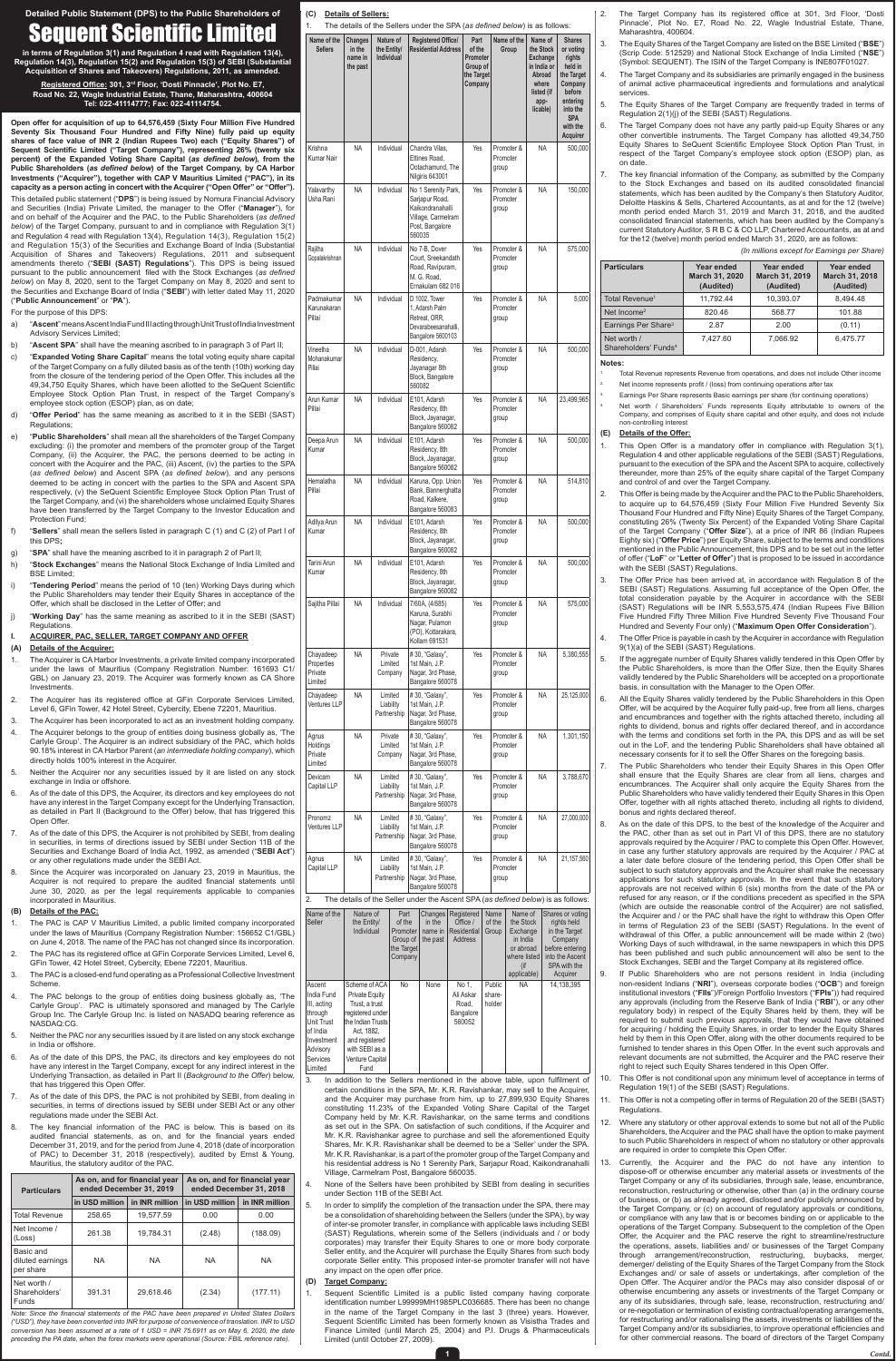will take decisions on these matters in accordance with the requirements of the  $\beta$ business of the Target Company and in accordance with and as permitted by applicable law. The Acquirer understands that after completion of Tranche 1, the Sellers (under the SPA) may consider making an offer to the Target Company for acquiring certain shares of Strides Pharma Science Limited ("**Strides Shares**") which are held by the Company, with the aim of restructuring the cross holdings between the Company and other affiliates of the Sellers. The Acquirer will have no objection if such an offer is made by the Sellers and the terms thereof are approved by the audit committee and the independent directors of the Target Company.

- 14. If the Acquirer intends to alienate any material asset of the Target Company or any of its subsidiaries (other than as disclosed above in Paragraph (E)(13) of Part II) within a period of 2 (two) years from the date of completion of this Open Offer, a special resolution of the shareholders of the Target Company or any of its subsidiaries, as applicable, in accordance with proviso to Regulation 25(2) of the SEBI (SAST) Regulations would be taken before undertaking any such alienation of any material assets.
- 15. As per Regulation 38 of the Securities and Exchange Board of India (Listing Obligations and Disclosure Requirements) Regulations, 2015, as amended ("**LODR Regulations**") read with Rule 19A of the Securities Contract (Regulation) Rules, 1957, as amended ("**SCRR**"), the Target Company is required to maintain at least 25% (twenty five percent) public shareholding, as determined in accordance with SCRR, on a continuous basis for listing. Pursuant to completion of this Open Offer and the Underlying Transaction (defined below), in the event that the public shareholding of the Target Company falls below the minimum public shareholding requirement as per SCRR, as amended, and the LODR Regulations ("**MPS Requirement**"), the Acquirer and the PAC undertake to take necessary steps (or cause the other promoters of the Target Company, if any, to take necessary steps) to bring down the non-public shareholding in the Target Company, to the level specified within the time prescribed in, and in accordance with the SCRR, SEBI (SAST) Regulations and other applicable SEBI guidelines / regulations. i.e. to bring down the non-public shareholding to 75% within 12 (twelve) months from the date of such fall in the public shareholding to below 25%, through permitted routes and any other such routes as may be approved by SEBI from time to time.
- 16. The Manager to the Offer does not hold any Equity Shares of the Target Company. The Manager to the Offer shall not deal, on its own account, in the Equity Shares of the Target Company during the Offer Period.

#### **II. BACKGROUND TO THE OFFER**

\*In addition, upon fulfilment of certain conditions in the SPA, Mr. K.R. Ravishankar, who is a part of the promoter group of the Target Company, may sell, and the Acquirer may purchase, up to 27,899,930 Equity Shares constituting 11.23% of the Expanded Voting Share Capital of the Target Company held by Mr. K.R. Ravishankar, on the same terms and conditions as set out in the SPA. Such transaction, if completed, shall be a part of Tranche 2 and form a part of the Underlying Transaction.

- 1. This Offer is a mandatory open offer being made by the Acquirer and PAC in terms of Regulation 3(1) and Regulation 4 of the SEBI (SAST) Regulations pursuant to the execution of SPA to acquire in excess of 25% of the equity share capital of the Target Company and control over the Target Company.
- 2. The Acquirer has entered into a sale and purchase agreement dated May 8, 2020 (the "**SPA**"), wherein it is proposed that the Acquirer shall purchase up to 111,572,710 (One Hundred Eleven Million Five Hundred Seventy Two Thousand Seven Hundred and Ten) Equity Shares of the Target Company from the Sellers (as defined under Paragraph C (1) of Part I), which constitutes 44.92% of the Expanded Voting Share Capital, subject to the conditions and in accordance with the terms of the SPA. The sale of such Equity Shares under the SPA is proposed to be executed at a price of INR 86 (Indian Rupees Eighty Six only) per Equity Share. Additionally, upon fulfilment of certain conditions in the SPA, Mr. K.R. Ravishankar, may sell, and the Acquirer may purchase, up to 27,899,930 Equity Shares constituting 11.23% of the Expanded Voting Share Capital of the Target Company held by Mr. K.R. Ravishankar, at a price of INR 86 (Indian Rupees Eighty Six only) per Equity Share and on the same terms and conditions as set out in the SPA.
- 3. Simultaneously with the SPA, the Acquirer has entered into a separate share purchase agreement dated May 8, 2020 with Ascent (the "**Ascent SPA**"), wherein it is proposed that the Acquirer shall purchase up to 14,138,395 (Fourteen Million One Hundred Thirty Eight Thousand Three Hundred and Ninety Five) Equity Shares of the Target Company from Ascent, which constitutes 5.69% of the Expanded Voting Share Capital, subject to the conditions and in accordance with the terms of the Ascent SPA. The sale of such Equity Shares under the Ascent SPA is proposed to be executed at a price of INR 86 (Indian Rupees Eighty Six only) per Equity Share.
- 4. The Acquirer shall acquire:
	- up to 62,595,375 Equity Shares of the Target Company under the SPA, constituting up to 25.20% of the Expanded Voting Share Capital, during the offer period, after depositing 100% of the Offer Consideration in cash in escrow in accordance with Regulation 22 (2) of SEBI (SAST) Regulations, subject to receipt of necessary regulatory approvals and fulfilment of other conditions as set out in the SPA ("**Tranche 1A**") and upon completion of the transactions contemplated in Tranche 1A, the Acquirer shall acquire control over the Target Company;
	- (ii) up to 24,477,370 Equity Shares of the Target Company under the SPA, constituting up to 9.86% of the Expanded Voting Share Capital, during the offer period, after completion of Tranche 1A, subject to fulfilment of certain conditions as set out in the SPA ("**Tranche 1B**"); Tranche 1A and Tranche 1B are collectively referred to as "**Tranche 1**";
	- (iii) up to 14,138,395 Equity Shares, constituting up to 5.69% of the Expanded Voting Share Capital under the Ascent SPA, after completion of the Open Offer (within twenty-six weeks from the expiry of the offer period), subject to fulfilment of certain conditions as set out in the Ascent SPA; and
	- (iv) up to 24,499,965 Equity Shares, constituting up to 9.86% of the Expanded Voting Share Capital under the SPA, after completion of the Open Offer (within twenty-six weeks from the expiry of the offer period), subject to fulfilment of certain conditions as set out in the SPA ("Tranche 2"). In addition, upon fulfilment of certain conditions in the SPA, Mr. K.R. Ravishankar, who is a part of the promoter group of the Target Company, may sell, and the Acquirer may purchase, up to 27,899,930 Equity Shares constituting 11.23% of the Expanded Voting Share Capital of the Target Company held by Mr. K.R. Ravishankar, on the same terms and conditions as set out in the SPA. Such transaction, if completed, shall be a part of Tranche 2.

Salient features of the SPA are set out below:

- 5. Given the intent of the Acquirer, to acquire and exercise control of the Target Company pursuant to the SPA, this mandatory Open Offer is being made by the Acquirer, in compliance with Regulations 3(1) and 4 of the SEBI (SAST) **Regulations**
- 6. The proposed sale and purchase of Equity Shares pursuant to the SPA and Ascent SPA are collectively referred to as the "Underlying Transaction". A tabular summary of the **Underlying Transaction** is set out below:

| Type of<br>transaction<br>(direct / | Mode of<br>transaction<br>(Agreement/                                                |                     | <b>Shares/ Voting rights</b><br>acquired/ proposed to be<br>acquired              | <b>Total</b><br>consideration<br>for shares/ | Mode of<br>payment | <b>Regulation</b><br>which has<br>triggered                           |
|-------------------------------------|--------------------------------------------------------------------------------------|---------------------|-----------------------------------------------------------------------------------|----------------------------------------------|--------------------|-----------------------------------------------------------------------|
| indirect)                           | Allotment/<br>market<br>purchase)                                                    | <b>Number</b>       | % vis-à-vis<br>total Equity/<br><b>Expanded</b><br><b>Voting Share</b><br>Capital | voting rights<br>acquired (INR)              |                    |                                                                       |
| <b>Direct</b><br>(Tranche 1A)       | Agreement<br>and settled off<br>market (SPA)                                         | 62,595,375          | 25.20%                                                                            | 5,383,202,250                                | Cash               | Regulations 3(1)<br>and 4 of the<br>SEBI (SAST)<br>Regulations        |
| <b>Direct</b><br>(Tranche 1B)       | Agreement and<br>may be settled<br>either on market<br>or off market<br>(SPA)        | 24,477,370          | 9.86%                                                                             | 2,105,053,820                                | Cash               | Regulations 3(1)<br>and 4 of the<br>SEBI (SAST)<br><b>Requlations</b> |
| <b>Direct</b>                       | Agreement and<br>may be settled<br>either on market<br>or off market<br>(Ascent SPA) | Up to<br>14,138,395 | Up to 5.69%                                                                       | Up to<br>1,215,901,970                       | Cash               | Regulations 3(1)<br>and 4 of the<br>SEBI (SAST)<br>Regulations        |
| <b>Direct</b><br>(Tranche $2$ )*    | Agreement and<br>may be settled<br>either on market<br>or off market<br>(SPA)        | Up to<br>24,499,965 | Up to 9.86%                                                                       | Up to<br>2,106,996,990                       | Cash               | Regulations 3(1)<br>and 4 of the<br>SEBI (SAST)<br>Regulations        |

- The Equity Shares of the Target Company are listed on the Stock Exchanges.
- The trading turnover of the Equity Shares on the Stock Exchanges from May 2019 to April 2020, both months included ("Relevant Period") (12 (twelve) calendar months preceding the calendar month in which the PA is made) are set forth below:
- 7. The SPA sets forth the terms and conditions agreed between the Sellers (under the SPA) and the Acquirer and their respective rights and obligations. Further, 93,596,013 (Ninety Three Million Five Hundred Ninety Six Thousand and Thirteen) Equity Shares of the Target Company, which constitutes 37.68% of the Expanded Voting Share Capital of the Target Company are encumbered with certain identified lenders (as mentioned in the SPA and hereinafter referred to as the "**Lenders to the Sellers**") and the SPA contemplates a mechanism to facilitate release of encumbrance over the aforesaid Equity Shares. In order to provide for release of encumbrance over 93,596,013 (Ninety Three Million Five Hundred Ninety Six Thousand and Thirteen) Equity Shares of the Target Company, the Acquirer has agreed to enter into a separate escrow agreement with certain identified lenders and the Sellers, which will facilitate transfer of the purchase consideration payable for such Equity Shares directly to the respective lenders.
- 8. Upon Completion of Tranche 1A, certain directors of the Target Company may step-down from the board of directors of the Target Company and new directors may be appointed to ensure that the board composition of the Target Company is in compliance with applicable law. The completion of Tranche 1B shall occur upon completion of Tranche 1A and subject to and in accordance with the SPA.
- 9. The completion of Tranche 1A under the SPA is subject to the fulfillment of the conditions precedent as specified under the SPA, including the following:
	- (i) The Acquirer shall have obtained the approvals from the Competition Commission of India, Turkish Competition Authority and Government of India pursuant to Rule 6(a) of the Foreign Exchange Management (Non-Debt Instrument) Rules, 2019 (if applicable) for consummation of the Underlying Transaction, in each case in a form satisfactory to the Acquirer.
	- The Acquirer, Sellers and the Lenders to the Sellers shall have entered into appropriate escrow arrangements, as described in Paragraph 7 of Part II.
	- (iii) Consents having been obtained from identified lenders and customers of the Target Company (and its subsidiaries) for the transactions contemplated under the SPA.
	- (iv) No material adverse effect (as defined in the SPA) having occurred after the date of the PA.
	- (v) The Target Company and its subsidiaries having carried on their business in the ordinary course after the date of the PA and the Target Company and its subsidiaries meeting the following conditions: (a) no dividends having been declared after the date of the PA (except for dividends declared by a subsidiary of the Target Company which are received by the Target Company or any of its other subsidiaries); and (b) no corporate resolution having been passed after the date of the PA to approve, initiate or undertake any action in relation to issuance or allotment of any securities (debt, equity, convertible and other hybrid securities, including warrants) of the Target Company or its subsidiaries, through any means (private placement, public offer, bonus issue, rights issue or otherwise).
	- (vi) The warranties provided by the Sellers and the Target Company to the Acquirer in relation to the Sale Shares (that are proposed to be sold under the SPA) and the business of the Target Company and its subsidiaries remaining true and correct on the date of completion of Tranche 1A.
- 10. The completion of Tranche 2 under the SPA is subject to the fulfillment of the conditions precedent as specified under the SPA, which *inter alia* includes the following:
	- (i) the Acquirer having paid the consideration (to the extent required) to the Public Shareholders of the Target Company who have validly tendered their Equity Shares in the Open Offer; and
	- (ii) the Acquirer having completed the transactions contemplated in the Ascent SPA (or the Ascent SPA having been terminated in accordance with terms and conditions thereunder).
- 11. The Equity Shares held by Mr. Arun Kumar Pillai, Ms. Deepa Arun Kumar and Mr. Aditya Arun Kumar are proposed to be acquired as part of Tranche 2 under the SPA. The number of Equity Shares to be acquired from Mr. Arun Kumar Pillai will be calculated based on the number of Equity Shares validly tendered by the Public Shareholders and accepted in the Offer and the non-resident shareholding in the Target (*excluding the Acquirer)* after the Offer, such that after acquisition of such Equity Shares by the Acquirer from Mr. K.R. Ravishankar (if applicable), Ascent (if applicable), Mr. Arun Kumar Pillai, Ms. Deepa Arun Kumar and Mr. Aditya Arun Kumar, the total non-resident shareholding in the Target Company (including the Acquirer) does not exceed 74%.
- 12. Pursuant to the consummation of the transactions contemplated under Tranche 1A, the Acquirer will acquire control over the Target Company and the Acquirer shall become the promoter of the Target Company including in accordance with the provisions of SEBI (Listing Obligations and Disclosure Requirements) Regulations, 2015, as amended ("**SEBI (LODR) Regulations**"), and, the Sellers (and Mr. K.R. Ravishankar, if applicable) and their affiliates will cease to be the promoters of the Target Company. Accordingly, if Mr. K.R. Ravishankar, Mr. Arun Kumar Pillai, Ms. Deepa Arun Kumar and Mr. Aditya Arun Kumar continue to hold any residual shareholding after completion of Tranche 2 (and such residual shareholding taken together with the shareholding of their respective relatives in the Target Company, if any, after completion of Tranche 2, is less than 10%) then Mr. K.R. Ravishankar, Mr. Arun Kumar Pillai, Ms. Deepa Arun Kumar and Mr. Aditya Arun Kumar will, respectively, be re-classified from 'promoters or promoter group' to 'public', subject to receipt of necessary approvals required in terms of the SEBI (LODR) Regulations and conditions prescribed therein.
- 13. Accordingly, in the event, any residual shareholding is held by Mr. K.R. Ravishankar, Mr. Arun Kumar Pillai, Ms. Deepa Arun Kumar and Mr. Aditya Arun Kumar, ("**Residual Shareholders**"), then the Residual Shareholders will,

- The total funding requirement for this Offer is INR 5,553,575,474 (Indian Rupees Five Billion Five Hundred Fifty Three Million Five Hundred Seventy Five Thousand Four Hundred and Seventy Four only) assuming full acceptance of this Offer i.e. the Maximum Open Offer Consideration.
- 2. The Acquirer has confirmed that it has made firm financial arrangements for fulfilling the payment obligations under this Open Offer in terms of Regulation 25(1) of the SEBI (SAST) Regulations and the Acquirer is able to implement this Open Offer. The Acquirer has received equity commitment letter from the PAC, stating the fact that necessary funds required for the Open Offer will be provided by the PAC to fulfil the financial arrangements in connection with the Open Offer, and the PAC has access to undrawn capital commitments for this purpose. The source of funds is foreign funds.
- 3. In accordance with Regulation 17(4) of the SEBI (SAST) Regulations, the Acquirer, the Manager to the Offer and Deutsche Bank ("**Escrow Bank**") have entered into an Escrow Agreement dated May 8, 2020 ("**Escrow Agreement**"). Pursuant to the Escrow Agreement, the Acquirer has opened an escrow account under the name and title of "Escrow Account – CA Harbor Investments – Open Offer" bearing account number 0134668000 ("**Escrow Account**") with the Escrow Bank and has made a cash deposit of INR 56,000,000 (Indian Rupees Fifty Six million only) in the Escrow Account in accordance with the Regulation 17(5) of the SEBI (SAST) Regulations. This cash deposit is in excess of 1% of the Maximum Open Offer Consideration, and has been confirmed vide a confirmation letter dated May 12, 2020 issued by the Escrow Bank. The Manager to the Open Offer has been solely authorised by the Acquirer to operate and realise the monies lying to the credit of the Escrow Account, in terms of the SEBI (SAST) Regulations.
- 4. The Acquirer has also furnished an unconditional, irrevocable, and on demand bank guarantee dated May 12, 2020, for an amount of INR 1,450 million (Indian Rupees One Thousand Four Hundred And Fifty million only) from State Bank of India ("Bank Guarantee"), in favour of the Manager to the Open Offer. The Bank Guarantee is valid up to November 11, 2020. The Manager to the Offer has been duly authorised to realize the value of the aforesaid Bank Guarantee in terms of the SEBI (SAST) Regulations. The Acquirer undertakes that in case

immediately after the closing of Tranche 2 under the SPA, submit a request to the board of directors of the Target Company to be re-classified as public shareholders, and such re-classification shall take place as soon as possible subject to receipt of necessary approvals in terms of the SEBI (LODR) Regulations and conditions prescribed therein.

#### Salient features of Ascent SPA

- 14. Ascent is not a part of the promoter or promoter group of the Target Company. As of on date, Ascent holds 14,138,395 Equity Shares of the Target Company, constituting 5.69% of the Expanded Voting Share Capital ("**Ascent Shares**") and pursuant to the Ascent SPA, all, or part or none of the Ascent Shares may be acquired by the Acquirer (the number of Ascent Shares to be acquired, if any, shall be determined based on acquisition of Equity Shares in the Open Offer from Public Shareholders and in accordance with the terms and conditions set out in the Ascent SPA). The Ascent Shares shall be acquired post completion of Tranche 1 and may be acquired prior to Tranche 2 completion under the SPA.
- 15. The Offer Price shall be payable in cash in accordance with Regulation 9(1) (a) of the SEBI (SAST) Regulations, and subject to the terms and conditions set out in this DPS and the Letter of Offer that will be dispatched to the Public Shareholders in accordance with the provisions of the SEBI (SAST) Regulations.
- 16. Object of the Offer: The Offer is being made as a result of the acquisition of more than 25% of the Equity Shares, voting rights and control of the Target Company by the Acquirer resulting in a change of control of the Target Company in terms of Regulations 3(1) and 4 of the SEBI (SAST) Regulations. Following the completion of the Offer, the Acquirer intends to work with the management and employees of the Target Company to accelerate the Target Company's growth.

#### **III. SHAREHOLDING AND ACQUISITION DETAILS**

1. The current and proposed shareholding of the Acquirer and the PAC in the Target Company and the details of their acquisition are as follows:

| <b>Details</b>                                                                                                                           | <b>Acquirer</b>                                |               |     | <b>PAC</b>    |
|------------------------------------------------------------------------------------------------------------------------------------------|------------------------------------------------|---------------|-----|---------------|
|                                                                                                                                          | No.                                            | $\frac{0}{0}$ | No. | $\frac{0}{0}$ |
| Shareholding as on the PA<br>date.                                                                                                       | Nil                                            | Nil           | Nil | Nil           |
| Shares acquired between<br>the PA date and the DPS<br>date.                                                                              | Nil                                            | Nil           | Nil | Nil           |
| Post Offer shareholding<br>calculated on the Expanded<br><b>Voting Share Capital</b><br>(assuming full acceptance<br>in the Open Offer). | Maximum of<br>183.794.536<br>Equity<br>Shares* | <b>74%</b>    | Nil | Nil           |

*\*Assuming full acceptance in the Offer and assuming non-resident shareholding in the Target Company (excluding that of the Acquirer) after completion of the Offer is nil.*

2. The Acquirer, the PAC and their respective directors do not have any shareholding in the Target Company as on the date of the public announcement and this DPS.

#### **IV. OFFER PRICE**

| <b>Stock</b><br><b>Exchange</b> | <b>No. of Equity Shares</b><br>of the Target Company<br>traded during the<br><b>Relevant Period (A)</b> | <b>Total No. of Equity</b><br><b>Shares of the Target</b><br>Company during the<br><b>Relevant Period (B)*</b> | <b>Traded</b><br>turnover<br>percentage<br>(A/B) |
|---------------------------------|---------------------------------------------------------------------------------------------------------|----------------------------------------------------------------------------------------------------------------|--------------------------------------------------|
| <b>BSE</b>                      | 23.750.640                                                                                              | 247,428,372                                                                                                    | 9.60%                                            |
| <b>NSF</b>                      | 98.370.425                                                                                              | 247,428,372                                                                                                    | 39.76%                                           |

*\* Note: The total number of Equity Shares of the Target Company during the Relevant Period, have been calculated as the weighted average of the total number of Equity Shares, since the share capital of the Company has changed during the Relevant Period.*

Based on the above, in terms of Regulation 2(1) (j) of the SEBI (SAST) Regulations, and the certificate dated May 8, 2020 issued by M/s. SSPA & Co., Chartered Accountants (Firm Registration No. 128851W), the Equity Shares of the Target Company are frequently traded.

The Offer Price of INR 86 (Indian Rupees Eighty Six) per equity share is justified in terms of Regulation 8(2) of the SEBI (SAST) Regulations, being the highest of:

| a. | The highest negotiated price per Equity Share of the<br>Target Company for any acquisition under the agreements<br>attracting the obligation to make a public announcement<br>of this Open Offer.                                                                                                                                                                                      | <b>INR 86</b>               |
|----|----------------------------------------------------------------------------------------------------------------------------------------------------------------------------------------------------------------------------------------------------------------------------------------------------------------------------------------------------------------------------------------|-----------------------------|
| b. | The volume-weighted average price paid or payable for<br>acquisitions, by the Acquirer and / or the PAC, during the<br>52 (fifty-two) weeks immediately preceding the date of the<br>Public Announcement.                                                                                                                                                                              | Not Applicable              |
| C. | The highest price paid or payable for any acquisition,<br>by the Acquirer and / or the PAC, during the 26 (twenty-<br>six) weeks immediately preceding the date of the Public<br>Announcement.                                                                                                                                                                                         | Not Applicable              |
| d. | The volume-weighted average market price of the Equity<br>Shares, for a period of 60 (sixty) trading days immediately<br>preceding the date of the Public Announcement as<br>traded on the NSE, being the stock exchange where the<br>maximum volume of trading in the shares of the Target<br>Company has been recorded during such period, and<br>such shares are frequently traded. | <b>INR 77.51</b>            |
| е. | Where the shares are not frequently traded, the price<br>determined by the Acquirer, the PAC and the Manager<br>to the Offer taking into account valuation parameters<br>including book value, comparable trading multiples, and<br>such other parameters as are customary for valuation of<br>shares of such companies.                                                               | Not Applicable              |
| f  | The per equity share value computed under regulation<br>8(5), if applicable                                                                                                                                                                                                                                                                                                            | Not Applicable <sup>#</sup> |

*# Not applicable since this is not an indirect acquisition.*

- 4. In view of the parameters considered and presented in the table in paragraph 3 above, the Offer Price, under Regulation 8(2) of the SEBI (SAST) Regulations, is INR 86 per Equity Share, and the same has been certified by SSPA & Co., Chartered Accountants (Firm Registration No. 128851W), vide their certificate dated May 8, 2020. Accordingly, the Offer Price is justified in terms of the SEBI (SAST) Regulations.
- Since the date of the PA, there have been no corporate actions by the Target Company warranting adjustment of any of the relevant price parameters under Regulation 8(9) of the SEBI (SAST) Regulations. The Offer Price may be revised in the event of any corporate actions like bonus, rights, split, etc. where the record date for effecting such corporate actions falls within 3 (three) Working Days prior to the commencement of Tendering Period of the Offer.
- 6. As on date of this DPS, there is no revision in Offer Price or Offer Size. The Offer Price may be subject to upward revision, if any, pursuant to the SEBI (SAST) Regulations or at the discretion of the Acquirer and the PAC, at any time prior to 1 (One) Working Day before the commencement of the tendering period in accordance with Regulation 18(4) of the SEBI (SAST) Regulations. In the event of such revision, (i) the Acquirer shall make corresponding increases to the escrow amounts and / or Bank Guarantee; (ii) make a public announcement in the same newspapers in which this DPS has been published; and (iii) simultaneously with the issue of such public announcement, inform SEBI, the Stock Exchanges and the Target Company at its registered office of such revision.
- In the event of acquisition of the Equity Shares by the Acquirer and / or the PAC, during the Offer period, whether by subscription or purchase, at a price higher than the Offer Price per equity share, the Offer Price will be revised upwards to be equal to or more than the highest price paid for such acquisition in terms of Regulation 8(8) of the SEBI (SAST) Regulations. In the event of such revision, the Acquirer shall (i) make corresponding increases to the escrow amounts and / or Bank Guarantee; (ii) make a public announcement in the same newspapers in which this DPS has been published; and (iii) simultaneously with the issue of such public announcement, inform SEBI, the Stock Exchanges, and the Target Company at its registered office of such revision. However, the Acquirer and / or the PAC shall not acquire any Equity Shares after the 3rd (third) Working Day prior to the commencement of the tendering period of this Open Offer and until the expiry of the tendering period of this Open Offer. An upward revision to the Offer Price or to the Offer Size, if any, on account of competing offers or otherwise, may be done at any time prior to the commencement of the last 1 (one) Working Day before the commencement of the tendering period of this Open Offer in accordance with Regulation 18(4) of the SEBI (SAST) Regulations. 8. If the Acquirer acquires Equity Shares of the Target Company during the period of 26 (twenty six) weeks after the tendering period at a price higher than the Offer Price per equity share, then the Acquirer shall pay the difference between the highest acquisition price and the Offer Price, to all the Public Shareholders whose shares have been accepted in the Offer within 60 (sixty) days from the date of such acquisition. However, no such difference shall be paid in the event that such acquisition is made under another open offer under the SEBI (SAST) Regulations, or open market purchases made in the ordinary course on the stock exchanges, not being negotiated acquisition of shares of the Target Company in any form.

#### **V. FINANCIAL ARRANGEMENTS**